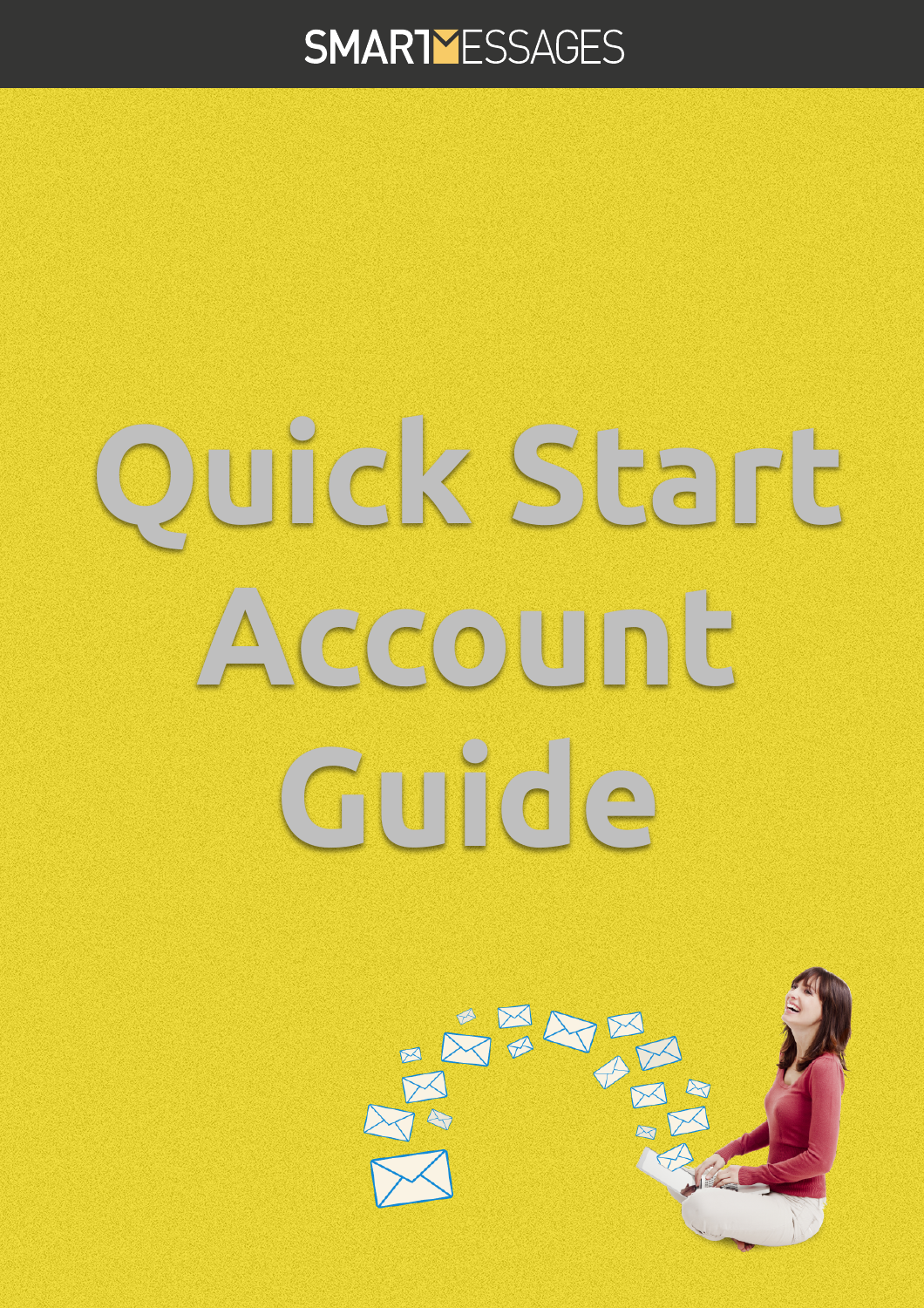#### **Auliek Start Guide 1 and 2008 1 and 2008 1 and 2008 1 and 2008 1 and 2008 1 and 2008 1 and 2008 1 and 2008 1 and 2008 1 and 2008 1 and 2008 1 and 2008 1 and 2008 1 and 2008 1 and 2008 1 and 2008 1 and 2008 1 and 2008 1 an**

| <b>Account Setup</b>                                     | $\mathbf{1}$     |
|----------------------------------------------------------|------------------|
| How do I brand my account?                               | 1                |
| Setting up a mailing                                     | 1                |
| How do I add my lists?                                   | 1                |
| How do I upload images?                                  | $\boldsymbol{2}$ |
| How do templates work?                                   | $\boldsymbol{2}$ |
| How do I do a test my emails?                            | $\boldsymbol{2}$ |
| <b>Account Management</b>                                | 3                |
| <b>Managing my Lists</b>                                 | 3                |
| How do I download my bounces?                            | 3                |
| How do I download my unsubscribes?                       | 3                |
| How do I clean a list but keep the related unsubscribes? | 3                |
| When should I clean my lists of bounces?                 | 3                |
| <b>Understanding the Feedback.</b>                       | 3                |
| What does my bounce list mean?                           | 3                |
| When is a good time to send?                             | 4                |
| What do my reports mean?                                 | 4                |
| <b>Maximising Delivery</b>                               | 4                |
| How do I sort out my SPF & DKIM records?                 | 4                |
| <b>Legal Requirements</b>                                | 4                |
| What are the legal requirements on my email?             | 4                |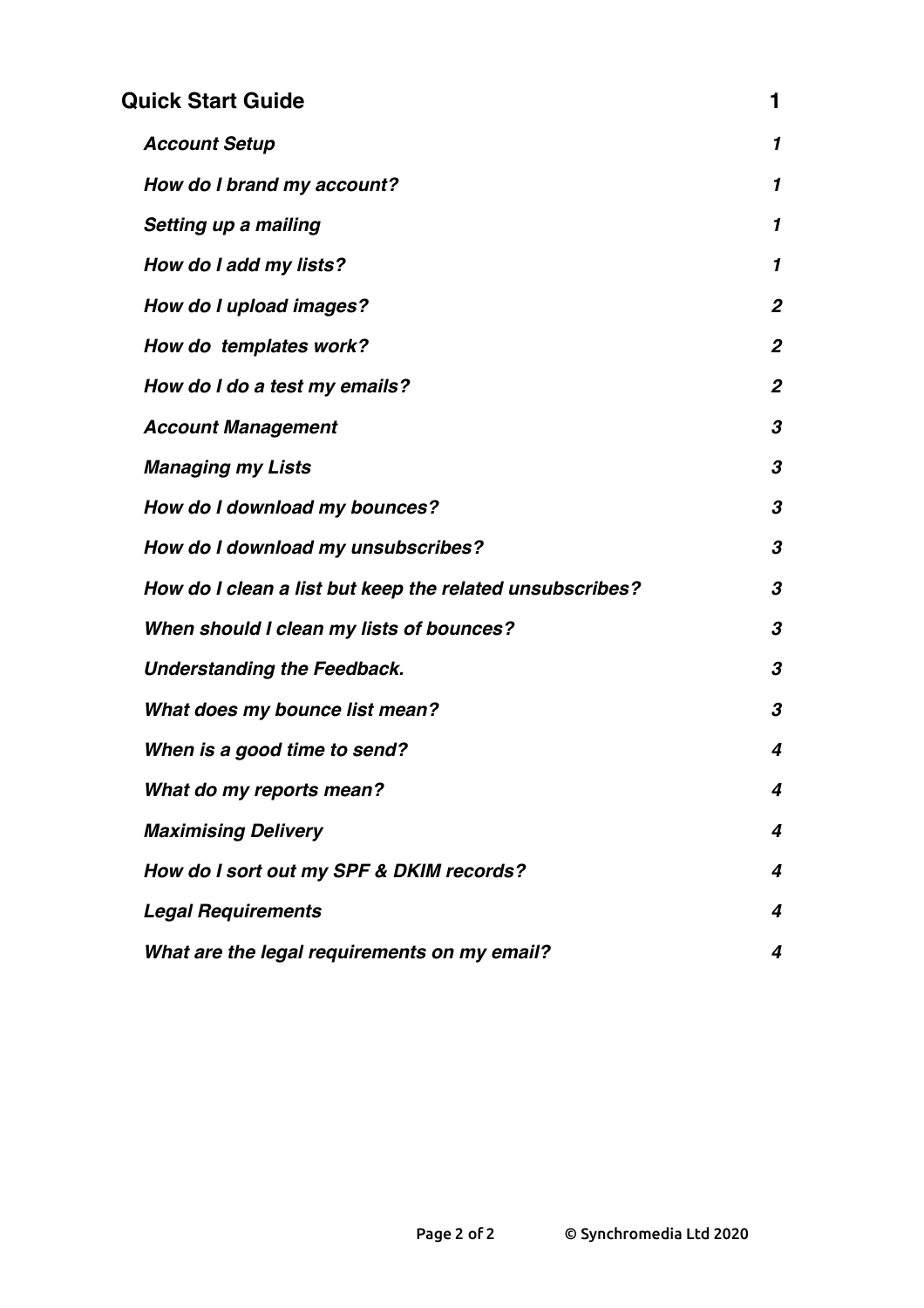# **Quick Start Guide**

# **Account Setup**

## **How do I brand my account?**

Click on the Accounts tab -

**Under the branding tab -** Upload a graphic of your logo from your desktop to appear in emails and across the account.

Choose the fonts and the colours you want that reflect your brand.

Click on the View a branding test page to see how it looks.

**Under the contact details -** Add all your business details so that email templates and web pages show your contact information.

**Under the social tab -** Add your social media links which appear on emails and on the web pages that are publicly visible, such as sign ups.

# **Setting up a mailing**

# **How do I add my lists?**

**Click on the Contacts tab -** Go to the list you wish to upload to, click on the manage button. Look down the page for the upload options.

Small lists with just emails and names can be pasted straight in. Bigger lists with more contact information need to be added under the upload a list tab, you will find the empty file format here, download the file. Add the contact details to the list and re-save.

Now go to the upload a list button, choose your list and upload it. This can be in the system format or your own format which will be translated by your upload set up on the settings page.

Lists can get rejected if they have characters in that would have likely be a part of a harvesting data activity.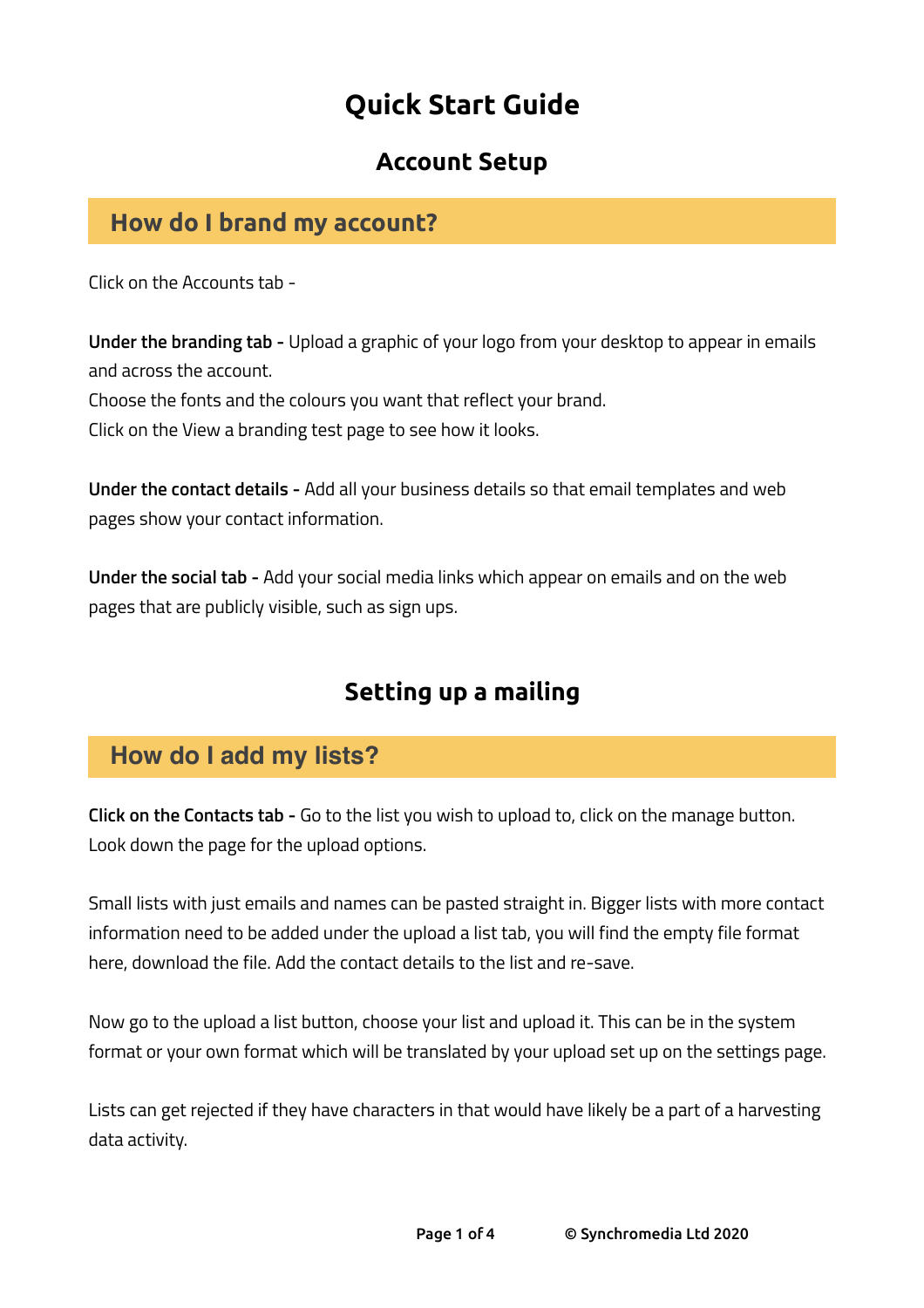# **How do I upload images?**

**Click on the Files tab -** You can store your images in different sub folders to keep them neat and to avoid using the same names of images which can cause the wrong image to appear.

Images can also be edited within Smartmessages to reduce the data size and pixel sizes but also be done in a graphics applications and then uploaded.

#### **How do templates work?**

The simplest way of using templates is to go to mailings tab, create a mailing and choose a template from the template library.

For html savvy users who want to add your emails under the template tab. These templates then appear in the template gallery under the content tab when creating a mailshot. Remember to add the code for unsubscribes, we will add one if you don't and it will appear at the bottom of the email. When you create a new template, the code snippets are in a drop down menu, allowing anything in the database to be added to each email.

If you need a more complicated reusable template then call us and we will work with you to create one, this is chargeable.

# **How do I do a test my emails?**

Create a test list and a test campaign (this keeps test mailing separate from the real ones). When working on a mailing, hit the send a test button and send it to the test list (it is best to have a range of email clients as recipients such as yahoo, google, hotmail, etc) to see how it appears on different machines such as mobiles.

Now copy the mailing on the mailings page, make the corrections and resend. Having got the email perfect, then make a copy, choose a name and under which campaign it will be stored. Choose the list you wish to send to, and send.

VERY IMPORTANT - There will be less mistakes if you send when you have done your tests, checked your links, subject, text, graphics,etc.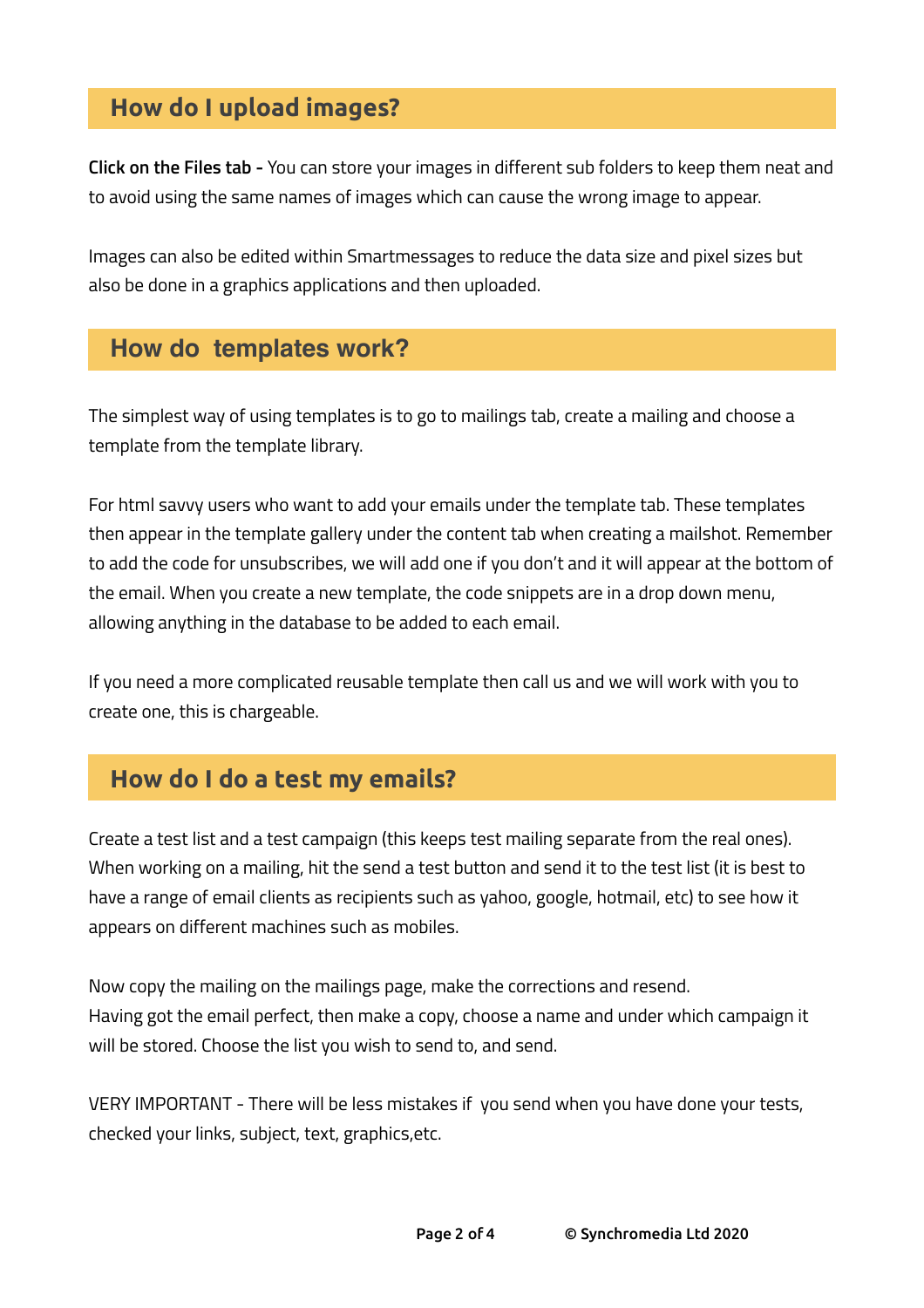Once an email shot is sent, it goes extremely fast, you can pause it and change it, but you will have to quick as 10's of thousands go out a minute. The fundamental rule here is only send when you are sure it is correct, this is the point where mistakes are made.

# **Account Management**

### **Managing my Lists**

#### **How do I download my bounces?**

There are two places to download these lists, one is under the contacts, the other is on the report page foe each mailing.

#### **How do I download my unsubscribes?**

Each list has an unsubscribe list associated with it, you get access to this on the edit/upload/ download page. Just click to download it.

# **How do I clean a list but keep the related unsubscribes?**

Sometimes it is useful to empty a list but keep the unsubscribes associated, you do this by clicking the empty list button at the bottom of the page. Then upload list, if any addresses on the list is on the unsubscribe list, it will not be added to the live list.

#### **When should I clean my lists of bounces?**

We automatically clean the list after 3 bounces, it is a smart system which cleans out email addresses when they are deemed to be defunct.

# **Understanding the Feedback.**

#### **What does my bounce list mean?**

This is worth looking at, as it will show the freshness of the list and also sometimes show trends with certain email companies, changing their behaviour.